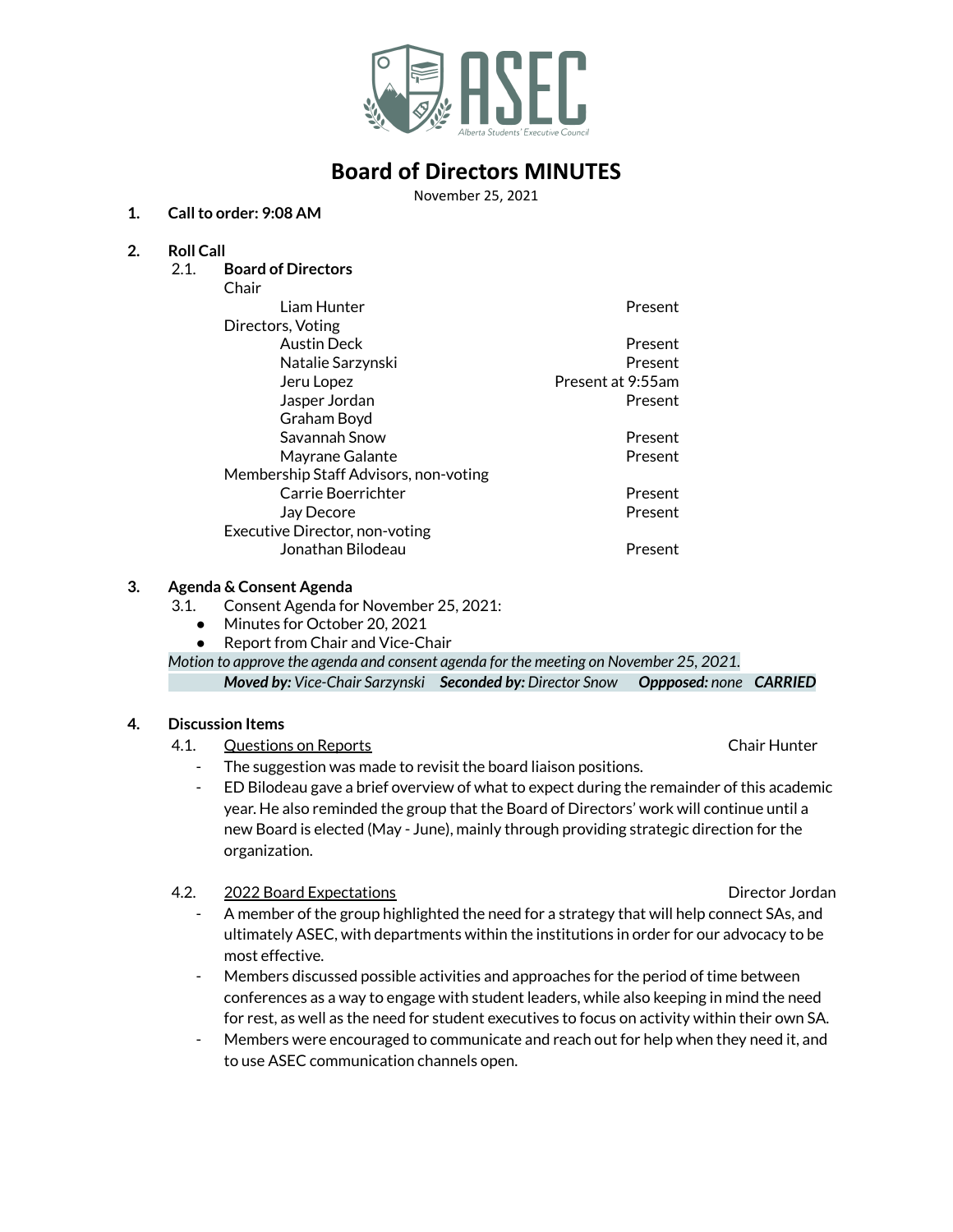

# **Board of Directors MINUTES**

November 25, 2021

### 4.3. Advocacy Week **Chair Hunter** Chair Hunter

- The Board reflected on the week of advocacy meetings that took place at the beginning of November.
- Feedback was provided to the group that, in the future, it would be highly beneficial to have a stronger strategy (perhaps even a standardized template) when it comes to the logistics of note-taking in order to ensure that proper records of the meetings are maintained.

### 4.4. Sponsorships - Assessment Conference ED Bilodeau

- ED Bilodeau provided the group with an overview of the ASEC budget structure and approach.
- The group discussed the possibility of pursuing sponsorships and what that would entail.
- 4.5. Member Communications ED Bilodeau
	- ED Bilodeau mentioned that the ASEC home office will be working towards increased communication with membership as well as students at large. The collaboration on International Student volunteer opportunities has increased our social media presence, which is great. Board members were asked to use the ASEC tag on social media (#asecstudents) particularly within the context of their SA social media accounts and to encourage others to do so as well.
	- Members also discussed a collaborative social media strategy that each member would be able to engage with, in collaboration with the ASEC home office; this would allow us leverage each other's social media accounts through 'takeovers' and other ways of engaging with students at large.
- 4.6. ASEC & Volunteer Alberta International Student Project Update ED Bilodeau
	- ED Bilodeau provided the group with an update on the project, highlighting that there appears to be some positive movement towards the Volunteer Connector website (the platform we are promoting).
	- One element of the project is to help gather data on international student volunteering to that end, some identifiers will be included in the back end of the platform in order to help us track engagement with international students.
	- We are also developing some resources and media that will help promote and encourage international students to engage with the platform. That said, we have seen significant positive reactions and engagement with the campaign!